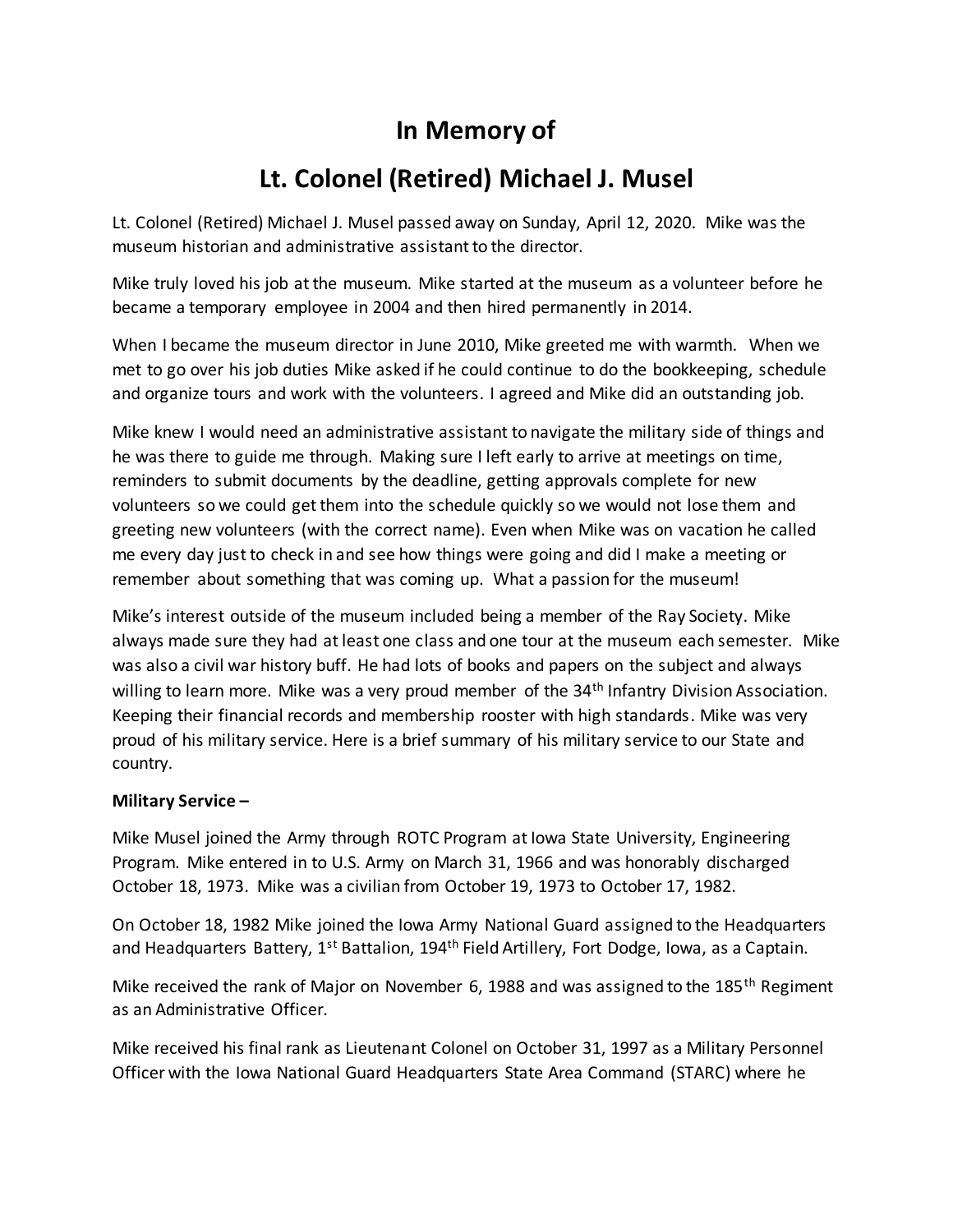served until he was honorably discharged on March 31, 2004 after serving 27 years of military service.

Mike held a variety of principal duties with the Iowa Army National Guard:

- Motor Officer, October 18, 1982 January 9, 1984
- Battery Commander, January 10, 1984 December 14, 1987
- Fire Support Officer, December 15, 1987 September 14, 1988
- Fire Support Officer (Brigade) September 15, 1988 December 31, 1989
- Training Operations Officer January 1, 1990 February 29, 1992
- TRF to 34th RAOC (TAGO ORD 040-092 DTD2/Operations Officer March 1, 1990 November 30, 1992
- Plans Officer December 1, 1992 July 19, 1995
- $\bullet$  ATTCH 113<sup>th</sup> TRP CO/DET 2 HQ STARC TAGO 1 July 19, 1995 May 31, 1996
- TRF to IOWA ARNG Regional Training Institute/Administrative Officer June 1, 1996 December 30, 1996
- **•** TRSF to HQ 185<sup>th</sup> Regiment/Administrative Officer, Johnston, IA January 1, 1997 October 5, 1997
- Military Personnel Officer October 6, 1997until his retirement March 31, 2004

When I arrived at the museum Mike had already been recruiting former Iowa National Guard retirees and other veterans to assist at the museum. Because of Mike's recruitment of volunteers, we now have over 70+volunteers and 95% of them are military retirees from all branches of service.

Mike loved the museum dearly and it showed in his dedication. Mike was hired to work 20 hours a week and volunteered another 20+ hours a week assisting when needed and filling in whenever he could.

Mike was instrumental is assisting with the planning of major museum events including Memorial Day. We now have a team but before the team Mike and I were the team. That's how we really got to know each other by working together to make sure the museum shined.

On Memorial Day, I always arrive at 0330 to make sure that I had coffee started and finishing last minute details for the big event. About 0400 here came Mike because he did not want me to be by myself. How do you replace someone like Michael J. Musel?

These last few days have been difficult with the reality that Mike will not be driving up in his white Cadillac, drinking his coffee out of the well-used cup and eating a several day old donut. I will not be ordering his BLT from Jimmy Johns for lunch or calling to check on him if he was not at the museum by 1000.

Mike Vogt and I are going to be lost without Mike Musel. We will have to adjust and that will take time. I will have to resist calling his extension hoping he will answer to help me fill in the